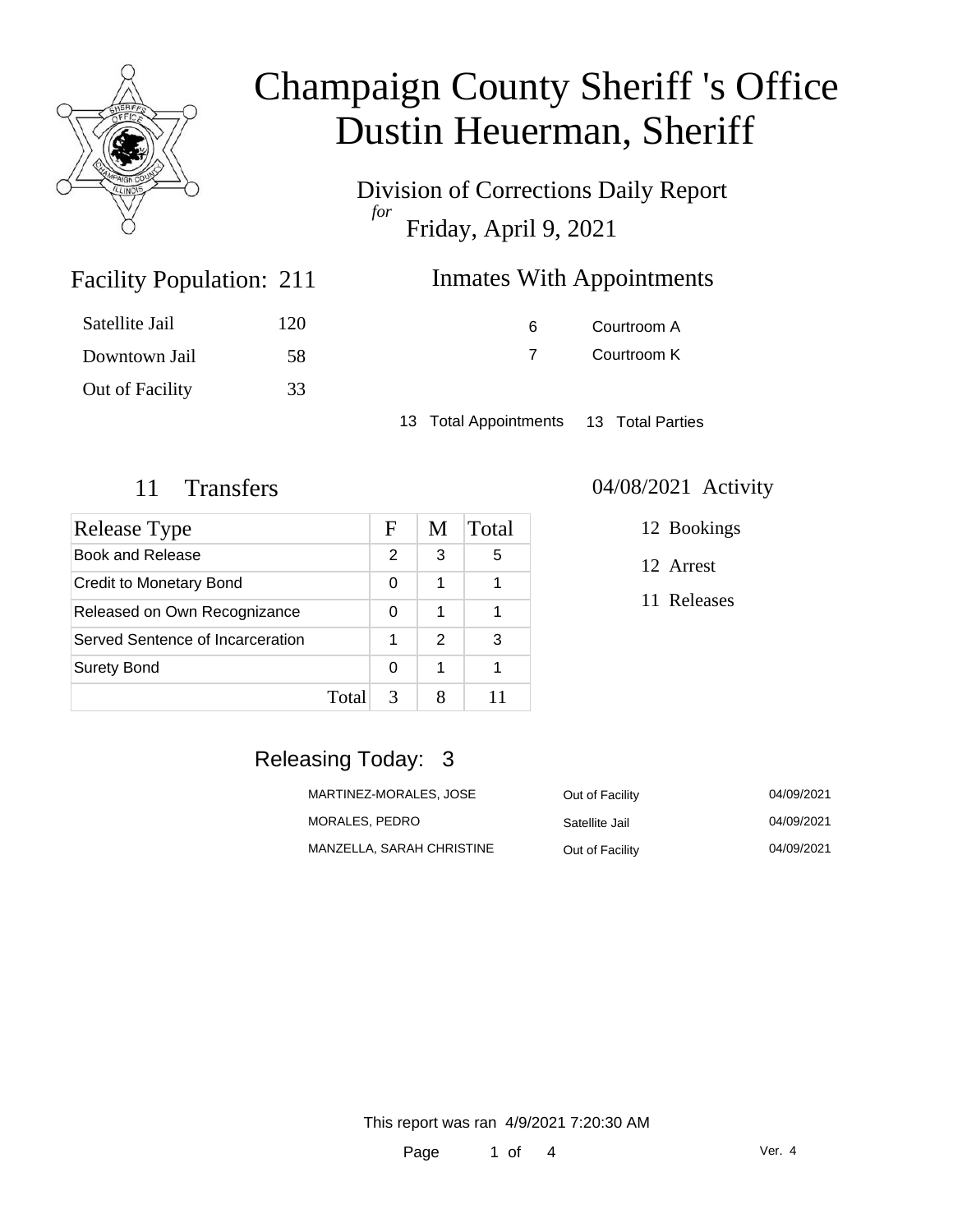

Division of Corrections Daily Report *for* Friday, April 9, 2021

### Custody Status Count

- Electronic Home Dentention 31
	- Felony Arraignment 26
		- Felony Other 1
	- Felony Pre-Sentence 7
	- Felony Pre-Sentence DUI 1
		- Felony Pre-Trial 95
	- Felony Sentenced CCSO 1
	- Felony Sentenced IDOC 26
		- Hold Other 2
		- Hold Sentenced IDOC 3
	- Misdemeanor Arraignment 3
		- Misdemeanor Pre-Trial 5
			- Petition to Revoke 1
			- Remanded to DHS 8
		- Traffic Sentenced CCSO 1
			- Total 211

This report was ran 4/9/2021 7:20:30 AM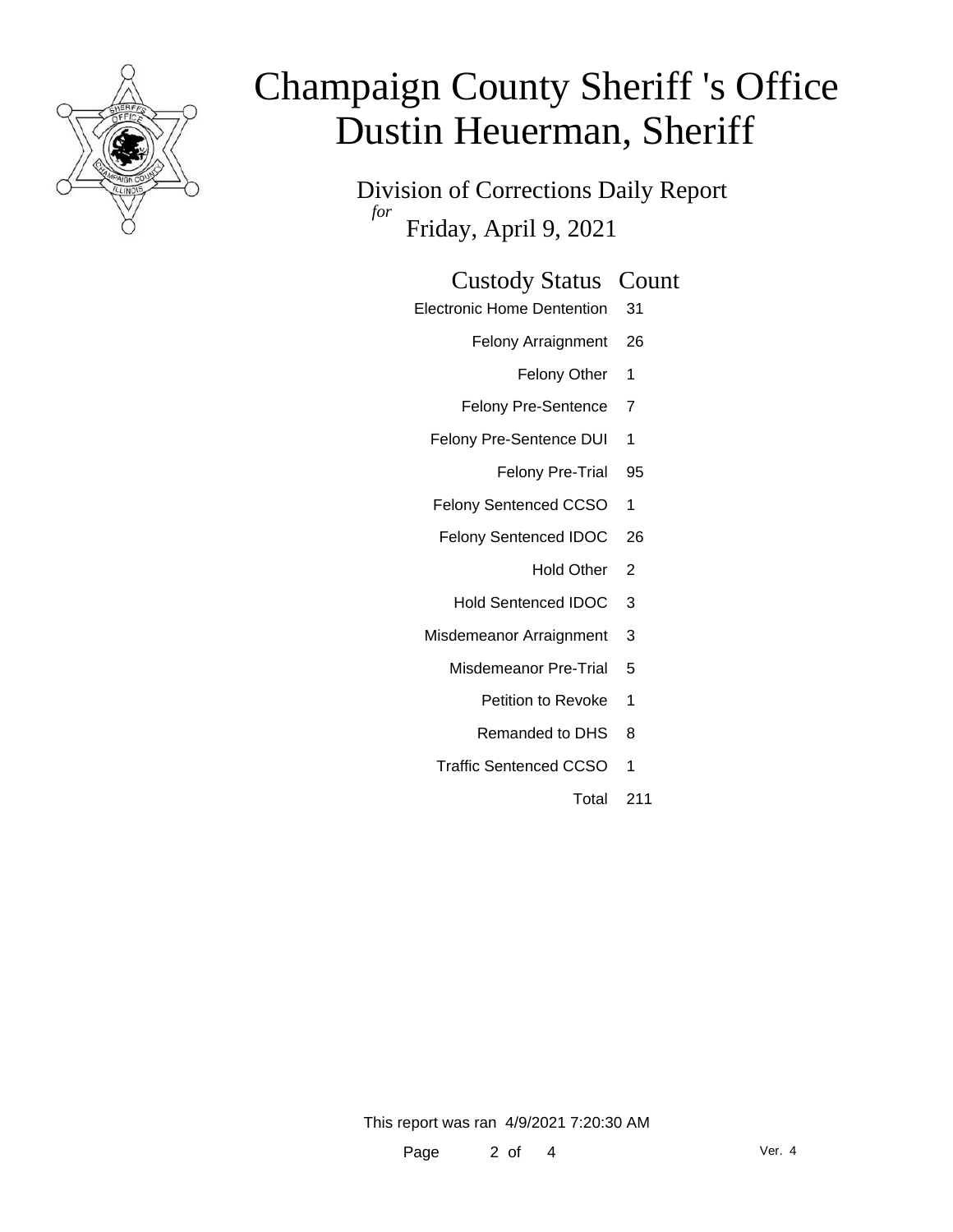

Division of Corrections Daily Report *for* Friday, April 9, 2021

## Inmates With Appointments

| Jailing Party Name             | Location    | Number of Records / Node |
|--------------------------------|-------------|--------------------------|
| <b>BELL, TERRANCE IVORY</b>    | Courtroom K | 1 / Satellite Jail       |
| BONE, DALLAS LOWELL            | Courtroom A | 1 / Downtown Jail        |
| FULFORD, WILLIE, Junior        | Courtroom K | 1 / Satellite Jail       |
| <b>GWIN, RAYMOND CHARLES I</b> | Courtroom K | 1 / Satellite Jail       |
| JOCELYN, APRIL ELIZABETH       | Courtroom A | 1 / Satellite Jail       |
| LLOYD, KENNETH WESLEY          | Courtroom K | 1 / Satellite Jail       |
| MARRISSETTE, STACEY PAIGE      | Courtroom A | 1 / Satellite Jail       |
| MCKINNEY, DEONTE CHRISTIAN     | Courtroom K | 1 / Satellite Jail       |
| MURPHY, SHELBIE LEE            | Courtroom K | 1 / Satellite Jail       |
| REYNOLDS, DAVID ALLEN          | Courtroom A | 1 / Satellite Jail       |
| SULLIVAN, CODY MICHAEL         | Courtroom A | 1 / Downtown Jail        |
| TURNER, ALECIA ANTOINIETTE     | Courtroom K | 1 / Satellite Jail       |
| WATERS, WESLEY DRUMMONE        | Courtroom A | 1 / Downtown Jail        |

### **Transfers**

| ADAMS, CHARLES GUY                | <b>Book and Release</b>          | Out of Facility |
|-----------------------------------|----------------------------------|-----------------|
| ADAMS, DAVID JEREMIE              | Book and Release                 | Out of Facility |
| <b>BLISSIT, ANTHONY LATHEN</b>    | <b>Surety Bond</b>               | Satellite Jail  |
| FRANZEN, ALEXIS RAE               | Served Sentence of Incarceration | Out of Facility |
| FULLILOVE, CHRISTOPHER<br>ANDRELL | <b>Credit to Monetary Bond</b>   | Satellite Jail  |
| JOHNSON, JEREMY MAURICE           | Released on Own Recognizance     | Satellite Jail  |
| KANG, DAHYEON                     | <b>Book and Release</b>          | Out of Facility |
| KERANS, GREGORY MATTHEW           | Served Sentence of Incarceration | Out of Facility |
| MENCIAS-ZAPATA, JUAN ANGEL        | Served Sentence of Incarceration | Out of Facility |
| REID, TREVOR ANDREW               | Book and Release                 | Out of Facility |
| SMITH, PIPER JOY                  | Book and Release                 | Out of Facility |